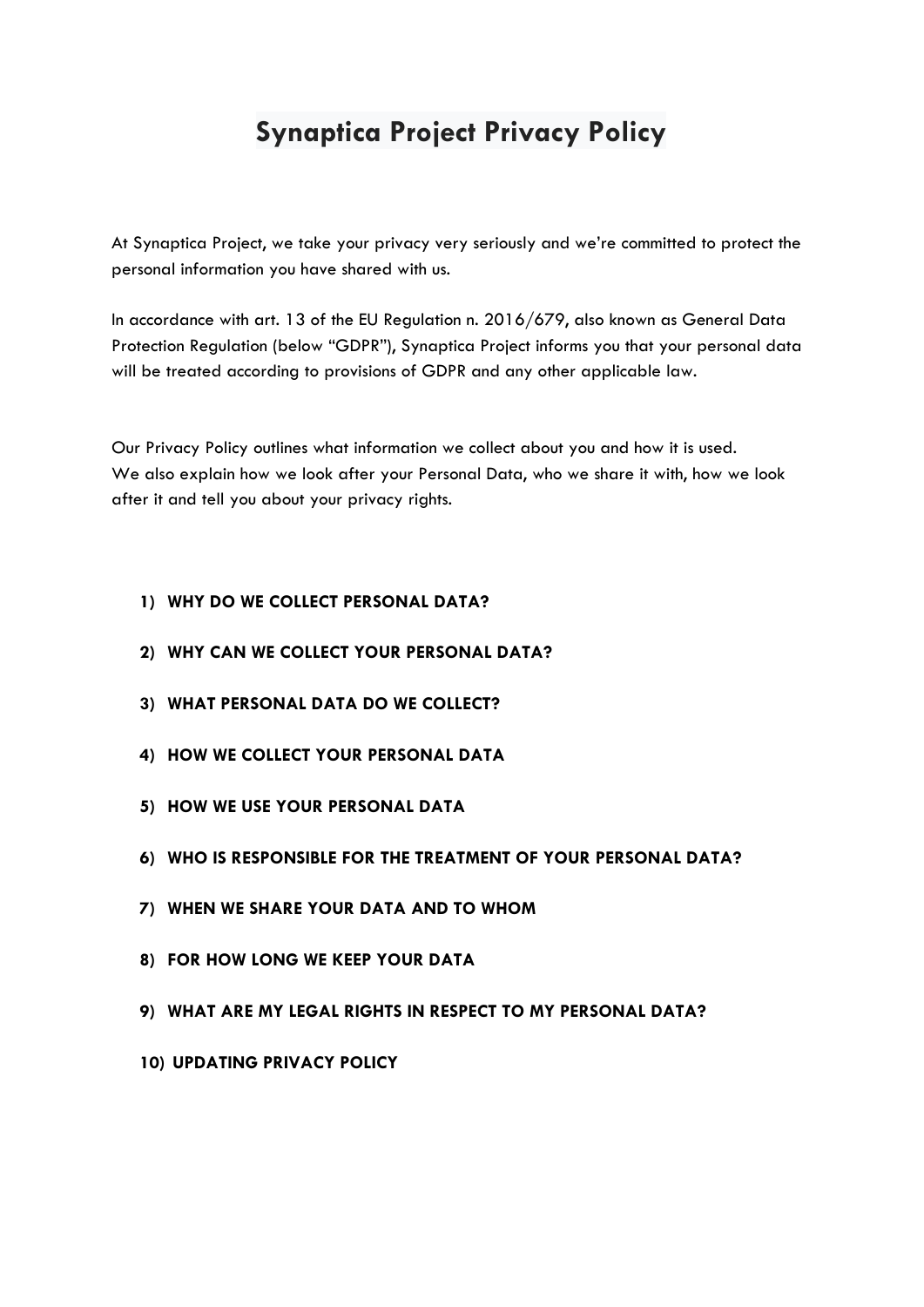## **1) WHY DO WE COLLECT PERSONAL DATA?**

Synaptica Project is an organization that supports solution makers and communities. We work closely with movements, institutions, activists, donors, companies, artists, creators and more. For an idea to become a socio environmental solution it is vital to collaborate, build and sustain relationships.

To this end, we collect personal information about you, that help us:

- To execute all the phases connected to donations, memberships, adhesions to projects, campaigns, events or other initiatives promoted by Synaptica Project (Ex. Sending donation receipt; Generating partnership agreements...).
- To comply with internal administrative procedures and \or other laws and regulations in Italy, Spain or anywhere we operate.
- To communicate with you.

- To invite you to events, campaigns, initiatives, petitions etc.

- To solicit donations or call for volunteers

- To share with you reports, photos, videos and other information regarding our projects and our work.

- To send you satisfaction surveys.

We will keep communicating with you, including when the relationship will be ended, until you will expressly command otherwise.

#### **2) WHY CAN WE COLLECT YOUR PERSONAL DATA?**

In order to comply with the contractual obligations coming from our relationship with employees, volunteers, consultants, members, donors, participants, and beneficiaries, Synaptica Project is allowed to collect and treat personal data related to such relationships.

The regulation in force allows treating personal data to send promotional information about the organization's activities, campaigns and\or initiatives since it is responding to a legitimate interest.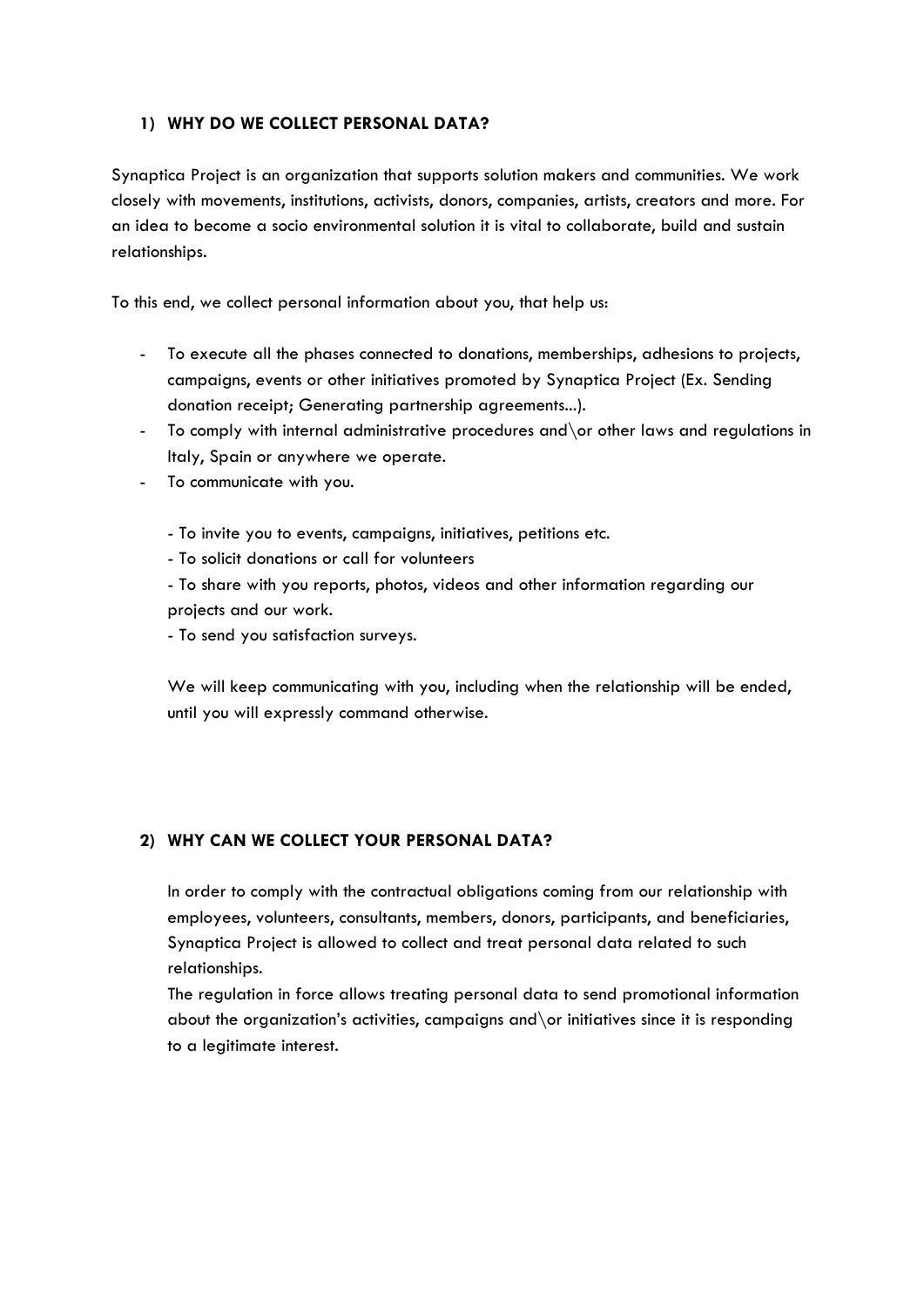# **3) WHAT PERSONAL DATA DO WE COLLECT?**

We may collect, use, store and transfer different kinds of Personal Data:

- **Identity Data** includes first name, last name, username or similar identifier, title, identification number.
- **Contact Data** includes email address, telephone numbers, location, country, language preference
- **Financial Data** includes bank and/or payment details to fulfill the contracts. It also includes details about donations from you, including the amount, currency and method of payment.
- **User Record Data** includes information you have voluntarily provided about your interests, preferences, feedback, survey responses, comments, personalized messages from you, public comments submitted, and your response to any polls or surveys. We also keep records of each time you complete a campaign action, whenever you subscribed or unsubscribed to a mailing list, whether you acted in response to a mailing, social media, or through another source, details of phone calls with you, and any other information you share when you take any action with Synaptica Project, online or otherwise;
- **Volunteer Data** includes information about whether you are interested in volunteering, and, if so, what types of activity you would like to be involved in;
- **Mailing Data** includes mailings between us (including date/timestamp of mailing, content of mailing, language of mailing, topic categories);
- **Communications Data** includes your preferences in receiving communications from us and, where applicable, your opt-in to receive such communications.

# **4) HOW WE COLLECT YOUR PERSONAL DATA**

We mostly collect Personal Data directly from you when you voluntarily provide such information, such as when you:

- are a member, employee, volunteer, donor, partner, consultant, provider, customer and\or beneficiary.
- sign up to our newsletter or mailing list;
- take action online (including responding to one of our surveys or contacting us for inquiries);
- RSVP, participate, volunteer, co-create, host or a provider for an event;
- Provide your name and email address to one of our partner organizations, on the basis that it can be shared with us.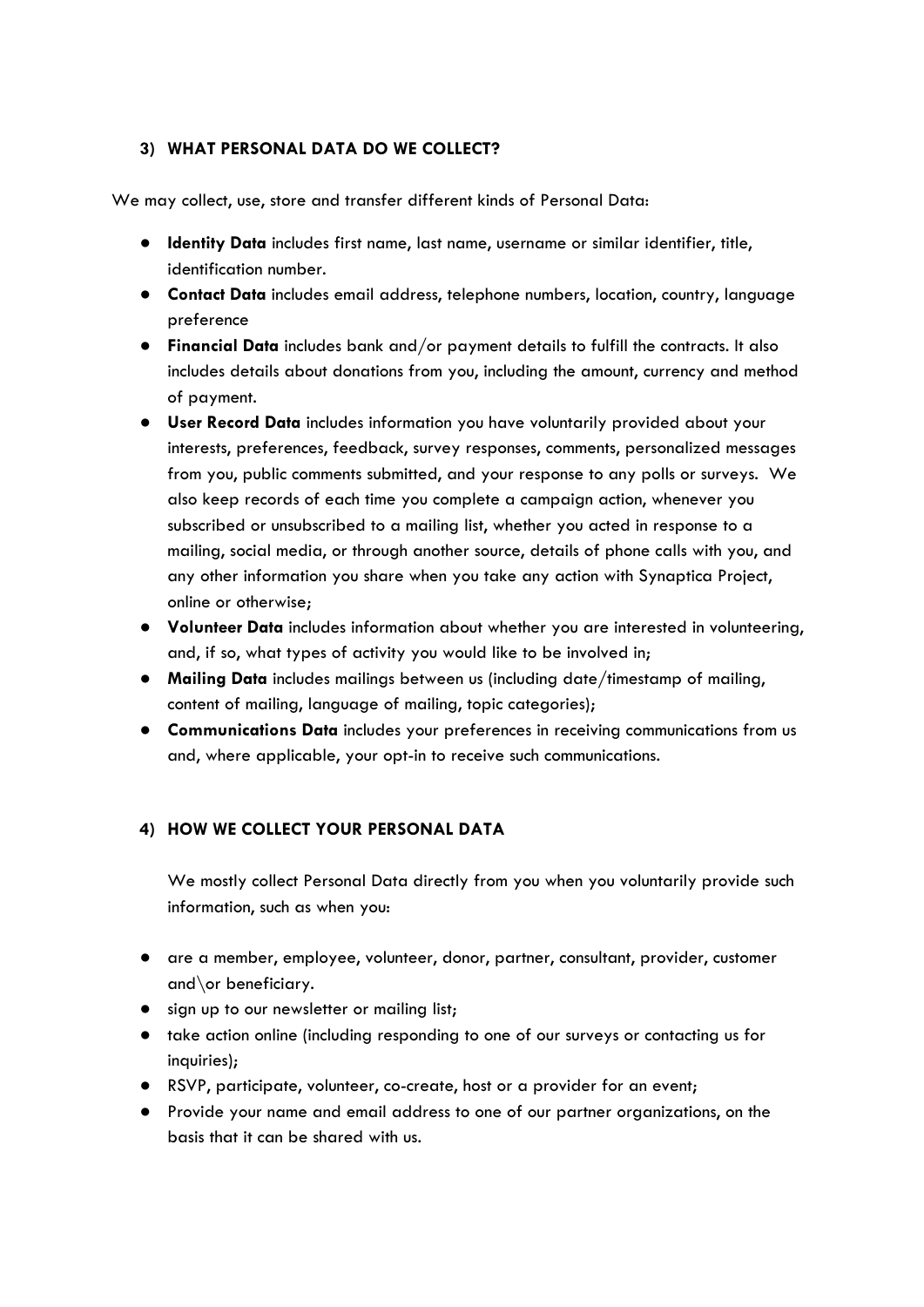## **5) HOW WE USE YOUR PERSONAL DATA**

Synaptica Project collects and uses your Personal Data with the only purpose of achieving its mission with your consent under a legal and fair process. If you provide Personal Data for a certain reason, we may use the Personal Data in connection with the reason for which it was provided. For example:

- If you sign up for a campaign or to attend an event, we will use your Personal Data to send you updates and other information about the campaign or event.
- If you donate, we use your Personal Data to send you information about the impact of your donation via mail.
- If we buy products or services from you, we use your Personal Data to realize payments.

Your data may be collected and processed with paper or computerized methods, also through databases. This work is performed in compliance with the provisions of the GDPR concerning security measures, and in any case guaranteeing data security and confidentiality.

We limit access to your Personal Data to those employees, agents, contractors and other third parties who have an organizational need to know. They will only process your Personal Data on our instructions and they are subject to a duty of confidentiality.

However, no Internet or e-mail transmission is ever fully secure or error free. In particular, e-mail sent to or from the Website may not be secure. Therefore, you should take special care in deciding what information you send to us via email, social media or other communication and\or payment channel.

#### **Do we transfer data cross border?**

Synaptica operates internationally but mostly between Italy and Guatemala, so your Personal Information may be transferred and stored across borders (including, for EU citizens, outside of the EEA). We take reasonable steps to ensure that cross-border data transfers comply with existing data protection laws, such the use of non-disclosure agreements and other standard contractual clauses that bind parties to protect the privacy and security of data.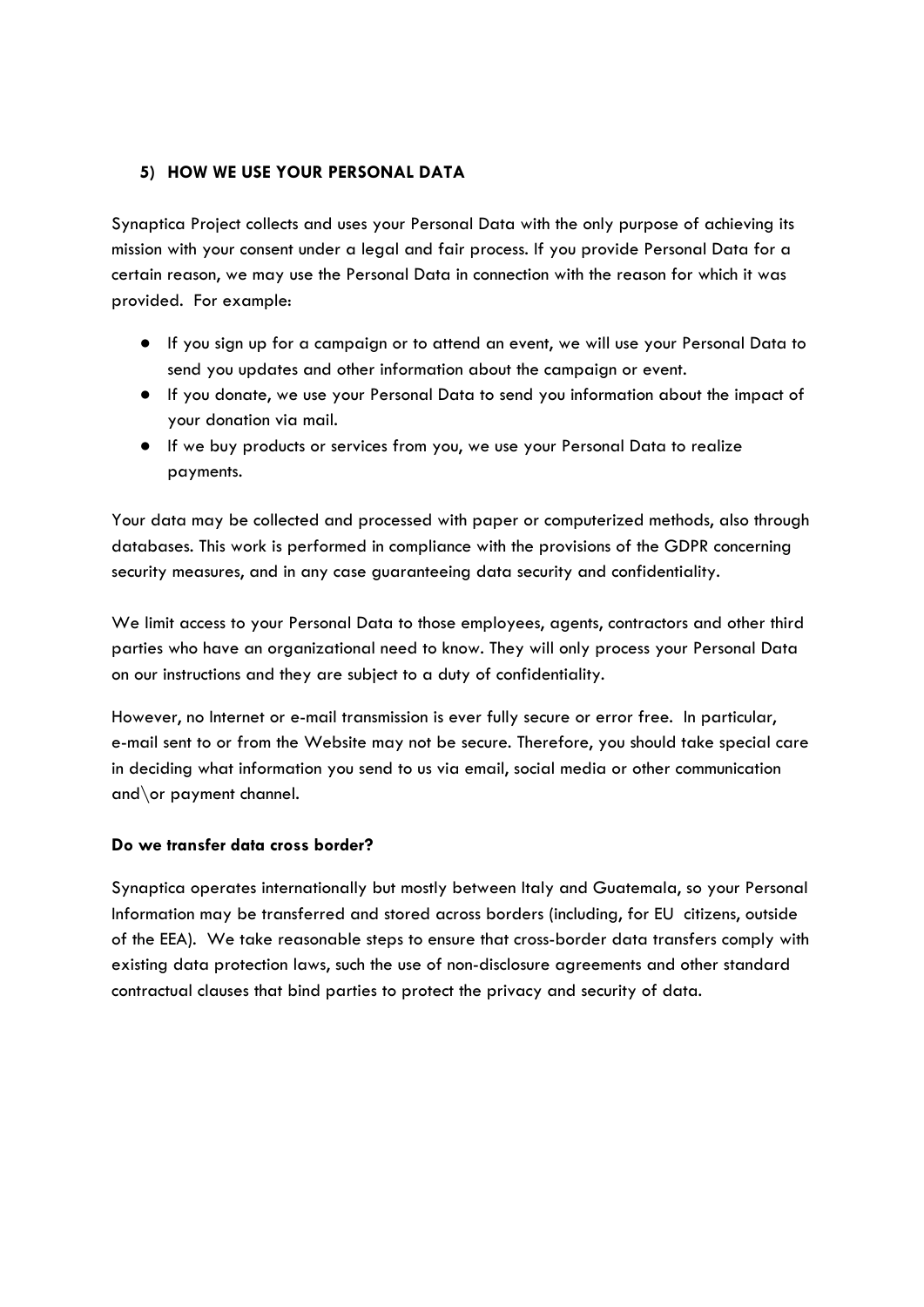#### **6) WHO IS RESPONSIBLE FOR THE TREATMENT OF YOUR PERSONAL DATA?**

Data Controller: Synaptica Project Address: Via dei Platani 88, Ardea, RM, Italy. Data Protection Officer: Agostino Giannetti

If you have additional questions or require more information about our Privacy Policy, do not hesitate to contact us through email at **htsynaptica@gmail.com.**

#### **7) WHEN WE SHARE YOUR DATA AND TO WHOM**

We may share your personal information with third parties. The list below details who are the recipients or recipient's category and when Synaptica may share your data with them.

Public administration and other public or private institutions when Synaptica is required to do so by law or in the good faith belief that such action is necessary to (i) comply with a legal obligation, (ii) protect and defend the rights or property of Synaptica Project, (iii) act in urgent circumstances to protect the personal safety of Website visitors or the public, or (iv) protect against legal liability.

Internal staff, board members, volunteers, mentors, public and private partners, consultants or other external public or private entities, when it's needed to fulfill the obligations and realize the structural activities connected to the realization of Synaptica's projects (Ex. Communicate with you about a campaign, initiative, event you're participating, ).

We require all third parties to respect the security of your Personal Data and to treat it in accordance with the law. We do not allow our third-party service providers to use your Personal Data for their own purposes and only permit them to process your Personal Data for specified purposes and in accordance with our instructions.

#### **8) FOR HOW LONG WE KEEP YOUR DATA**

We will store your personal data for a period of maximum 10 years for administrative purposes and, in any case, for the time strictly needed by Synaptica to pursue its legitimate interest, until you will expressly command otherwise.